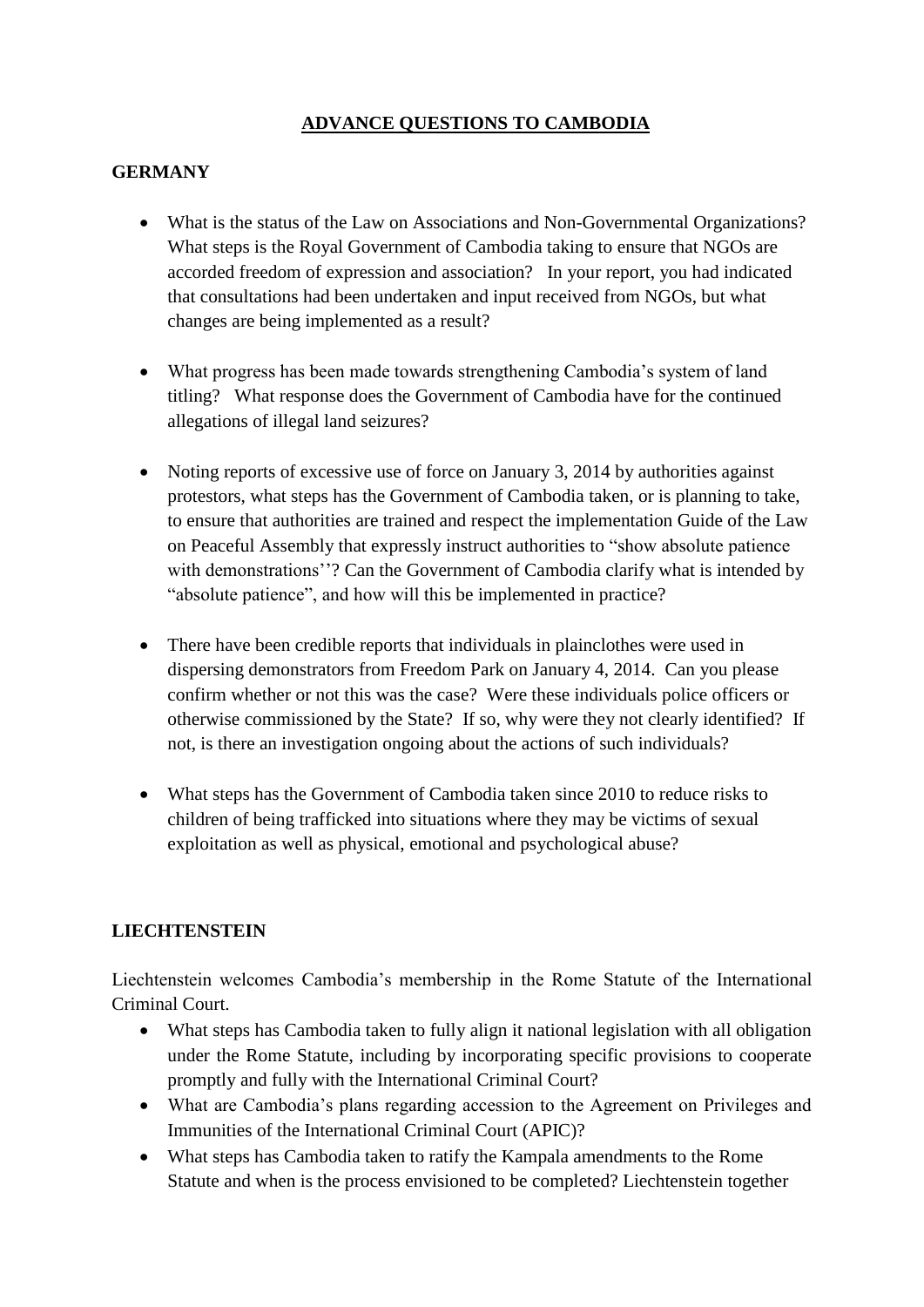with the Global Institute for the Prevention of Aggression offers interested States technical assistance for the ratification and implementation of the Kampala amendments on the crime of aggression.

Liechtenstein stresses the importance of the establishment of the ECCC to try senior leaders and those most responsible for atrocities committed in Cambodia during the period of Democratic Kampuchea. As the ECCC continues to face challenges in ensuring a positive legacy, the Court is under pressure to administer justice quickly and faces ongoing challenges to both its funding and its credibility.

- What steps have been taken by the Government of Cambodia to ensure full accountability in the ECCC trials?
- What steps has the Government of Cambodia intend to ensure regular and timely payment of its share of the ECCC's budget in accordance with the UN-Cambodia Agreement, so as to ensure the Court's uninterrupted operation?

#### **NETHERLANDS**

- Will the government of Cambodia agree to the requests for visits by the Special Rapporteur on Freedom of Peaceful Assembly and Association and the Special Rapporteur on Human Rights Defenders?
- Does the government of Cambodia intend to extend invitations to visit Cambodia to the Special Rapporteur on Freedom of Opinion and Expression and the Special Rapporteur on Adequate Housing?
- Will the government of Cambodia respect and protect the rights of human rights defenders, including those working on economic, social and cultural rights, to conduct their work without hindrance, intimidation and harassment and establish a National Human Rights Institution, in accordance with the Paris Principles, as recommended in the previous UPR-cycle and accepted by the government of Cambodia?
- Is the government of Cambodia planning to amend unconstitutional laws that violate the right to freedom of expression and respect the right to freedom of assembly and association and recognize the importance of a diverse civil society in a democracy?
- Is the government of Cambodia planning to fully align its national legislation with all obligations under the Rome Statute, including by incorporating provisions to cooperate promptly and fully with the International Criminal Court (ICC)?

#### **SWEDEN**

 Sweden welcomes the current position of the Royal Government of Cambodia vis-àvis freedom of expression on the internet and is therefore concerned by rumors of the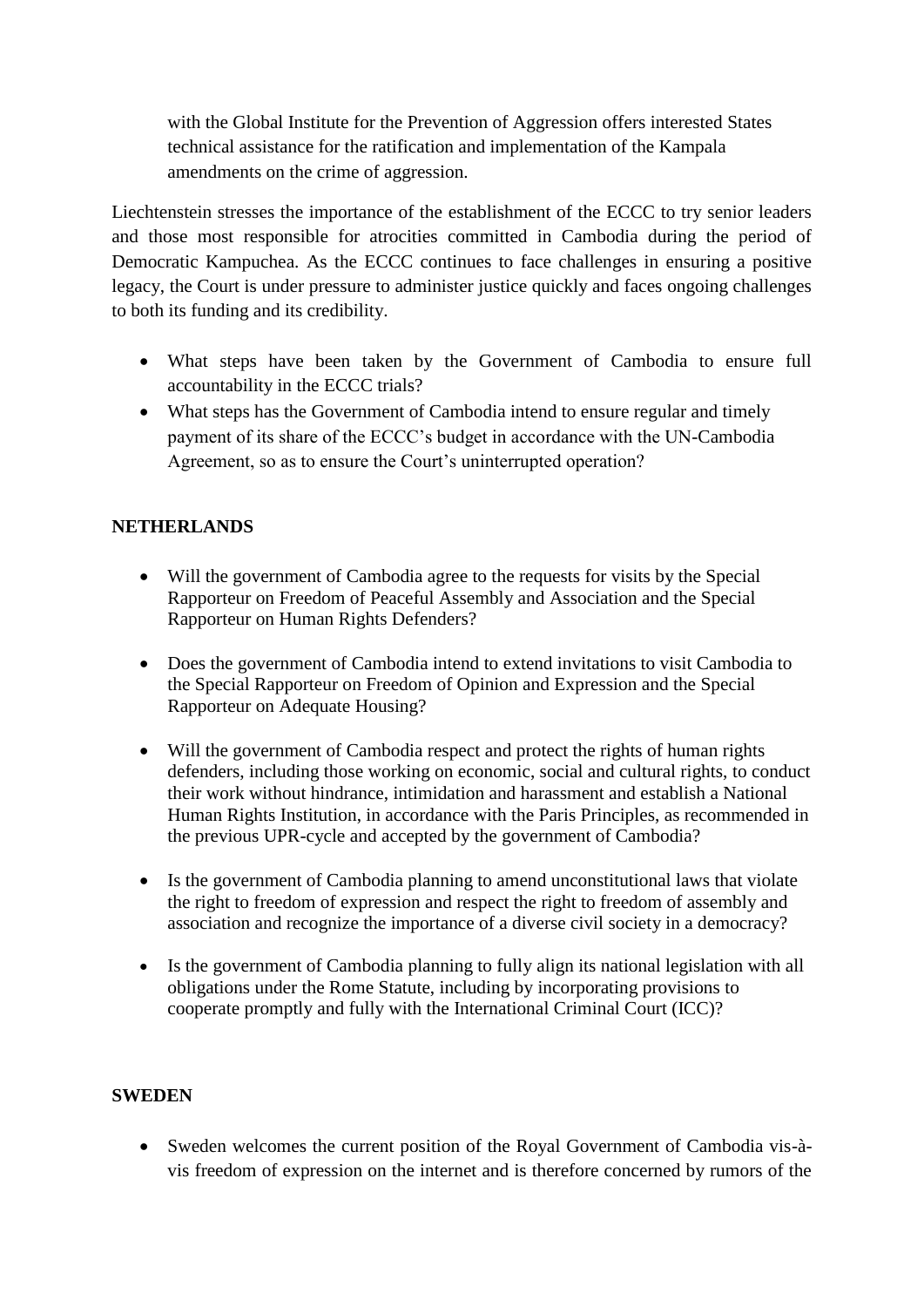content of the Cyber Law currently under circulation. Could Cambodia elaborate on the content of the draft Cyber Law and where in the process the government is in adopting it?

- Since work on an Access to Information Law has been ongoing for almost ten years in Cambodia, Sweden would like to ask Cambodia how it sees the process from here on and how it intends to involve civil society in the work of drafting this law?
- Sweden would like to ask Cambodia whether training of police officers in crowd control and in the use of non-lethal force is considered and implemented?
- For Sweden it would be important to learn Cambodia's views on the issues raised by the EU TA mission, the Special Rapporteur, civil society and opposition of how electoral shortcomings are being addressed?
- Could the Government of Cambodia elaborate on what measures it is taking to ensure the independence of the judiciary system?

## **UNITED KINGDOM**

- Following the Royal Government of Cambodia's acceptance of the 2009 UPR recommendation to establish a National Human Rights Institution consistent with the Paris Principles, could the Government set out what progress has been made in implementing this recommendation and how the Government intends to ensure its independence?
- We would be grateful if you could share how the Government plans to ensure that that the land rights of indigenous people are sufficiently protected?
- Please could you tell us what steps you are taking to establish a National Preventative Mechanism to monitor the treatment of people in detention in line with the Government's obligations under the Optional Protocol to the UN Convention Against Torture and, as recommended in the 2009 UPR, to minimise the amount of time defendants spend in pre-trial detention?
- What steps will the Government take to address concerns raised by the Special Rapporteur and others about the use of laws on defamation and incitement to harass human rights defenders and journalists?